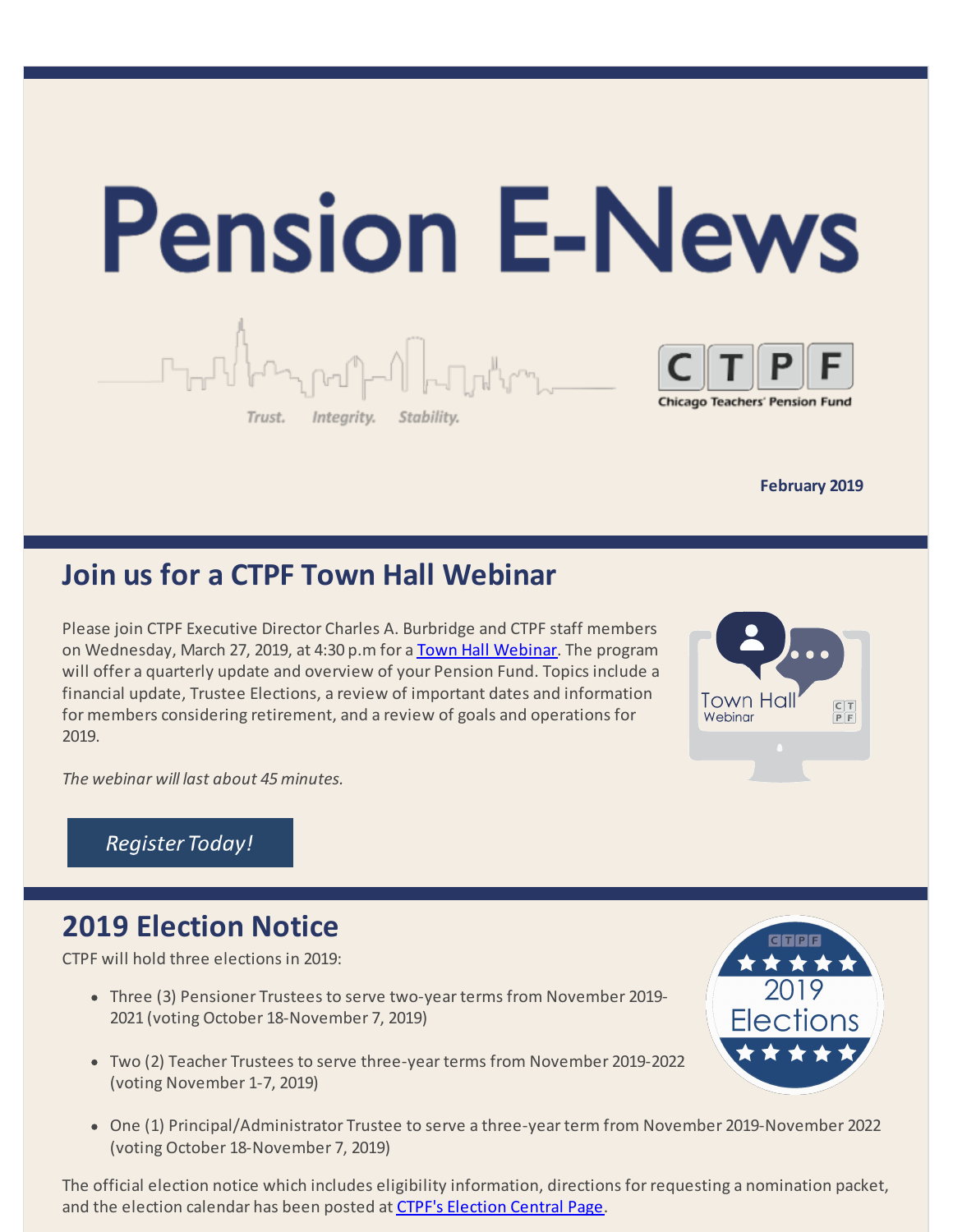#### **Active Members: 2019 Retirement Seminars Still Available**

CTPF members considering retirement in 2019 are invited to join CTPF at one of our 2019 Retirement Seminars. [Registration](https://goo.gl/forms/aIcWMLwPGVazbKEu2) for the April 16 seminars is available.

These seminars provide a one-stop shop for retirement information, including a general overview of the CTPF and CPS retirement processes. CTPF's Member Services department will be available to answer individual questions, assist with completing forms, and provide notary services. A representative from the Social Security Administration will also be available.

#### **April 16, 2019**

Whitney Young Magnet High School 211 South Laflin Street Chicago, IL 60607 9:00 a.m. *or* 1:00 p.m. *Free guest parking is available.* 

**Register Today!** 



*February 18, 2019, CTPF hosted two Retirement Seminars at the Hilton Oak Lawn for members considering retirement in June 2019.* 



#### **Pension Estimate**

If you register by April 5, CTPF will provide you with a personalized pension estimate when you check in at the seminar.

#### **Retirement Resources**

Visit the [CTPF Retirement Resources page](https://www.ctpf.org/retirement-resources) for additional information about the retirement process.

### **Direct Deposit Reminder**

Direct deposit ensures that your pension payment is deposited into your account on the first business day of the month, whereas a check mailed to your home will take several days to arrive and then clear, delaying access to your funds. Direct deposit avoids costly delays and the chance of a lost or stolen check.

For any questions about direct deposit, please contact Member Services, 312-641-4464.

### **Snowbirds - Register Your Temporary Change of Address**

Are you a CTPF retiree heading south for the winter? Make sure you file a temporary change of address form with CTPF. Address changes cannot be made over the phone. Retirees and Inactive Members will need to send a written and signed request to change their address, or complete a [Change of Address form \(CTPF Form 107\)](https://www.ctpf.org/sites/main/files/file-attachments/form_107_change_of_address_0.pdf) and return it to *[imaging@ctpf.org](mailto:imaging@ctpf.org)*. All address changes for Active CTPF Members are reported through the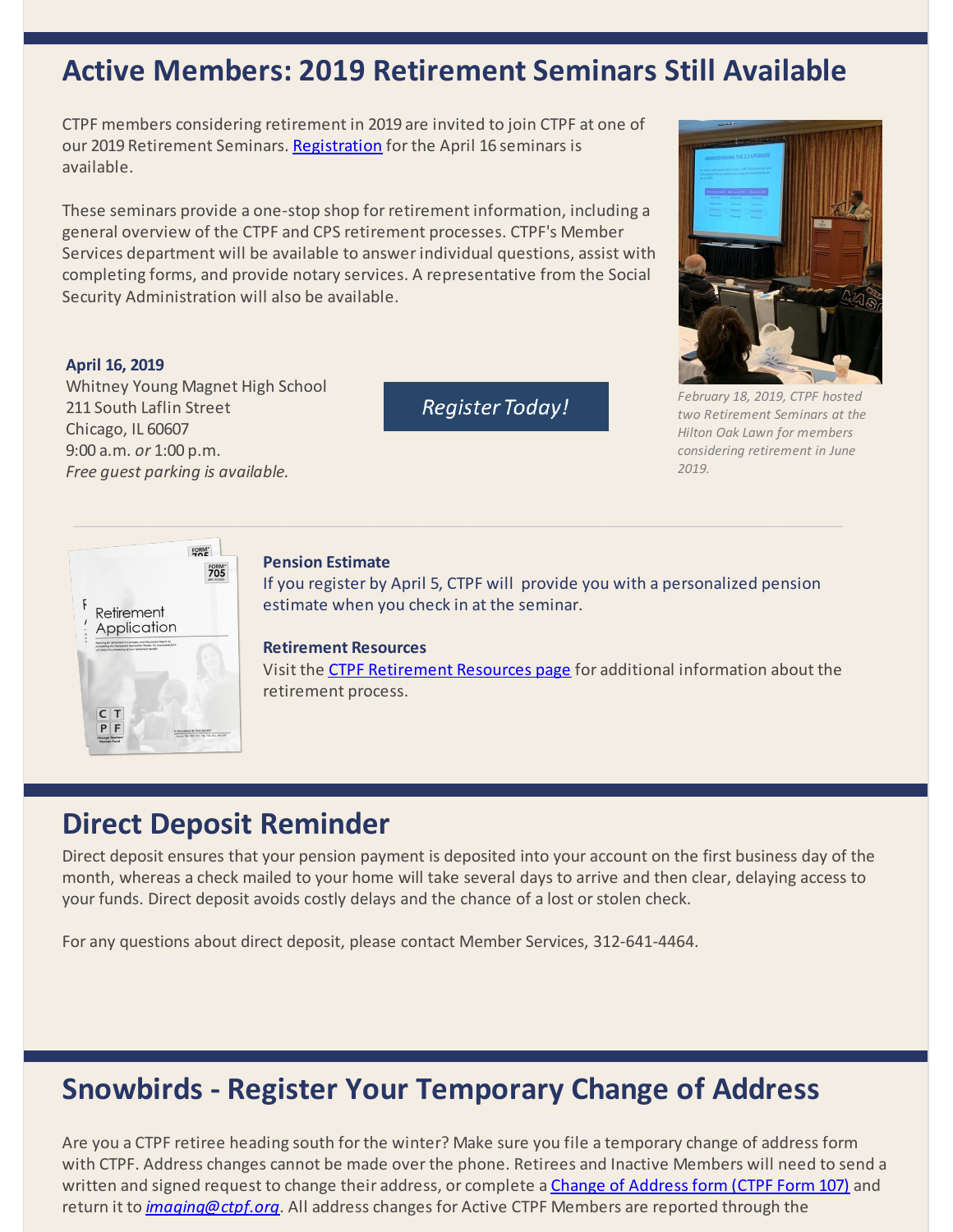Employers.



### **CTPF Features**

| <b>Retired Members:</b>                              | <b>Active Members:</b>                                      |
|------------------------------------------------------|-------------------------------------------------------------|
| <b>Are You Redefining Retirement?</b>                | <b>Does Your School Shine?</b>                              |
|                                                      | $H_2O_{(q)}^7$<br>DEC<br>$H_{Z,(a)}$<br>DEC<br>Temp<br>NONE |
| What are you doing to stay active, creative,         | What is your school doing to be creative, innovative,       |
| engaged, and involved in your retirement?            | and to make a difference for students and faculty?          |
| Email your story about how your retirement is unique | Email your story about how your school stands out to        |
| to socialmedia@ctpf.org and we may contact you for a | socialmedia@ctpf.org and we may contact you for a           |
| Redefining Retirement feature.                       | School Spotlight feature.                                   |

## **Pension Payment Schedule**

The schedule for mailing checks and direct deposit dates through April is listed below. [Click](https://www.ctpf.org/pension-payments) here for the full schedule.

| <b>Month</b>      | <b>Check Mailing Date</b> | <b>Direct Deposit Date</b> |
|-------------------|---------------------------|----------------------------|
| <b>March 2019</b> | February 27, 2019         | March 1, 2019              |
| <b>April 2019</b> | March 28, 2019            | April 1, 2019              |
| May 2019          | April 29, 2019            | May 1, 2019                |
| June 2019         | May 30, 2019              | June 3, 2019               |